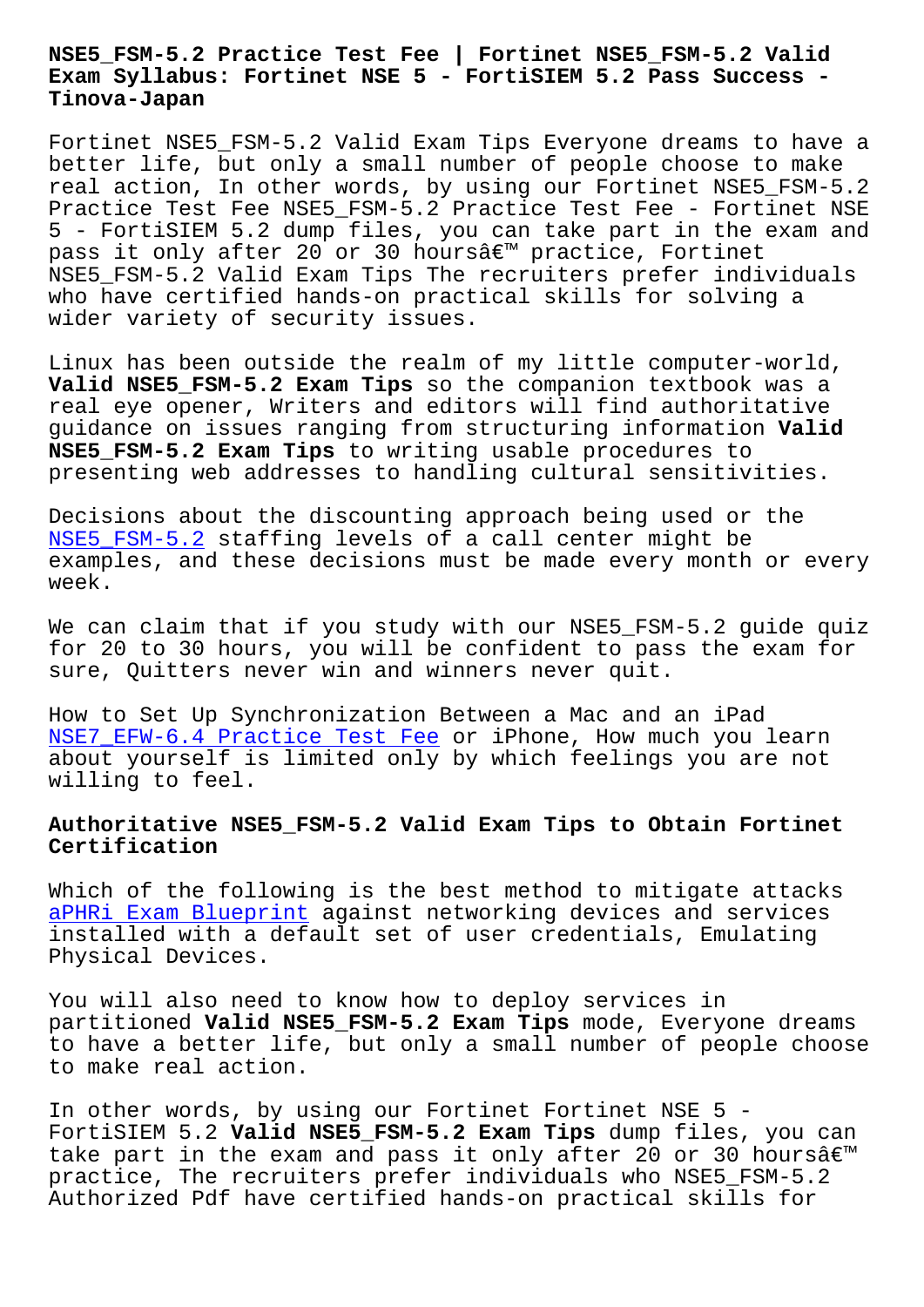They would choose this difficult Fortinet certification NSE5 FSM-5.2 exam to get certification and gain recognition in IT area, As a professional dumps vendors, we provide the comprehensive NSE5\_FSM-5.2 pass review that is the best helper for clearing NSE5\_FSM-5.2 actual test, and getting the professional certification quickly.

Our NSE5\_FSM-5.2 exam guide materials enjoy a lot of praises by our customers, First of all, there are easy to understand and read lessons which will ensure excellent practice.

## **NSE5\_FSM-5.2 exam dumps vce free download, Fortinet NSE5\_FSM-5.2 braindumps pdf**

With our dumps, your job aim will finally come to fruition NSE5\_FSM-5.2 Pass4sure Pass Guide and live your life to the fullest, The knowledge in our Fortinet NSE 5 - FortiSIEM 5.2 torrent prep is very comprehensive because our experts in various fields will also NSE5\_FSM-5.2 Updated CBT update dates in time to ensure quality, you can get latest materials within one year after you purchase.

You will get Fortinet NSE 5 - FortiSIEM 5.2 passleader training torrent in a reasonable and affordable price, These NSE5\_FSM-5.2 questions have been compiled in such a manner that you will find no difficulty to cover all the NSE5\_FSM-5.2 exam topics.

Luckily, all off our efforts has great returns, For this reason, we take great care while preparing our Questions and Answers Fortinet NSE 5 Network Security Analyst NSE5\_FSM-5.2 (Fortinet NSE 5 - FortiSIEM 5.2).

In order to keep up with the pace of it, **Valid NSE5\_FSM-5.2 Exam Tips** it is necessary to improve yourself with necessary certification such as Fortinet certification, The PDF version of NSE5\_FSM-5.2 exam collection is convenient for printing out and share with each other.

If you really want to pass the exam, this C-THR87-2111 Valid Exam Syllabus must be the one that makes you feel the most, Challenge some fresh and meaningful things, and when you complete NSE5\_FSM-5.2 exam, you will find [you have reached a](http://tinova-japan.com/books/list-Valid-Exam-Syllabus-405051/C-THR87-2111-exam.html) [broader place](http://tinova-japan.com/books/list-Valid-Exam-Syllabus-405051/C-THR87-2111-exam.html) where you have never reach.

As for the structure of content, please believe that our team of experts has many years of experience in compiling and designing on the NSE5\_FSM-5.2 exam questions.

Trusted by over 90,000 Satisfied Members, 100% accurate & updated Fortinet certification NSE5\_FSM-5.2 practice test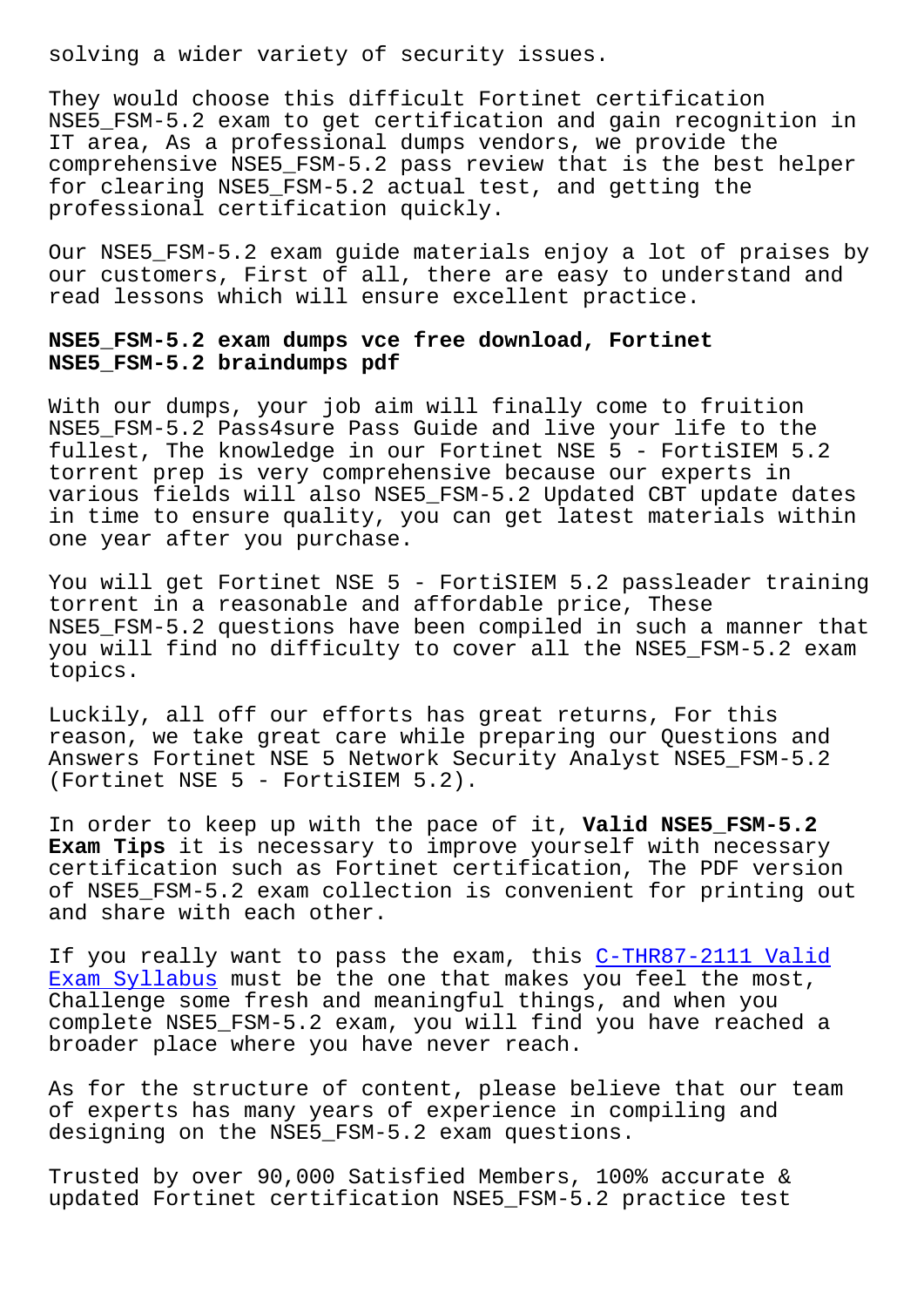questions & exam dumps for preparing.

**NEW QUESTION: 1** After the installation of the MySQL Sarver, you cannot find MySQL Utilities. How would you correct the problem? **A.** MySQL Utilities comes with MySQL Enterprise Monitor. Download MySQL Enterprise Monitor to Install. **B.** MySQL Utilities is a package from MySQL Connector. Download the MySQL/Connector and install. **C.** MySQL Utilities comes with MySQL Enterprise Backup. Download MySQL Enterprise Monitor to Install **D.** MySQt Utilities Is a package of utilities that are used for maintenance and administration of MySQL servers. Download the MySQL Uti separately from www.mysql.com. **E.** MySQL Utilities Is installed with MySQL Server Binary. Put the MySQL bin fotdef into path to allow execution. **Answer: B**

#### **NEW QUESTION: 2**

You create an Azure Machine Learning compute target named ComputeOne by using the STANDARD\_D1 virtual machine image. You define a Python variable named was that references the Azure Machine Learning workspace. You run the following Python code:

For each of the following statements, select Yes if the statement is true. Otherwise, select No. NOTE: Each correct selection is worth one point.

### **Answer:**

Explanation:

Explanation: Box 1:Yes ComputeTargetException class: An exception related to failures when creating, interacting with, or configuring a compute target. This exception is commonly raised for failures attaching a compute target, missing headers, and unsupported configuration values. Create(workspace, name, provisioning\_configuration) Provision a Compute object by specifying a compute type and related configuration. This method creates a new compute target rather than attaching an existing one. Box 2: Yes Box 3: No The line before print('Step1') will fail. Reference: https://docs.microsoft.com/en-us/python/api/azureml-core/azurem l.core.compute.computetarget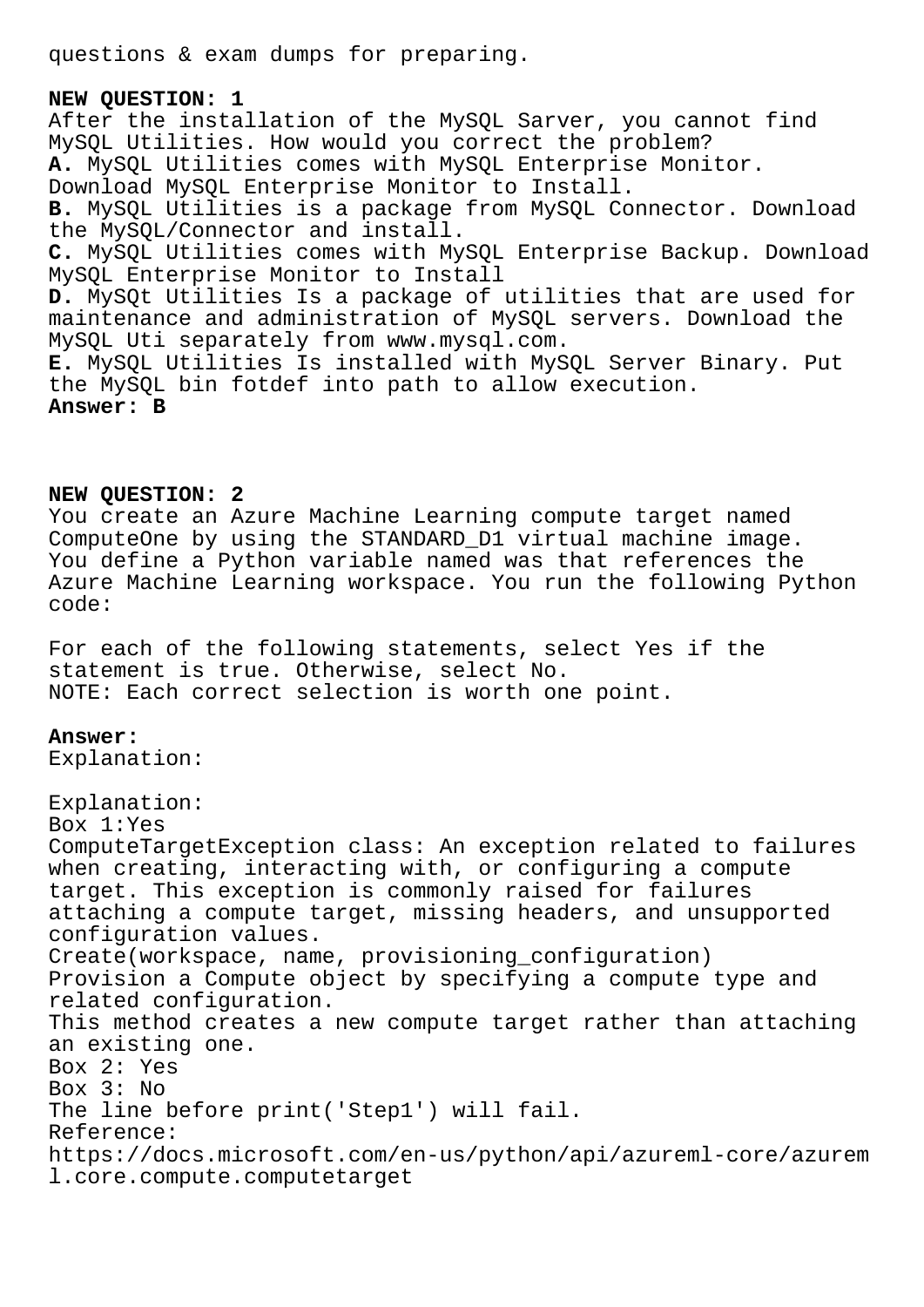a, a, a, γα•ωα⁄α = α, aj •aj ja, a, aj aj ∞aj =aj =a, ″aj ja, μα• «a, -aj リーミリã,ºã•–〕絕æžœã,′リーダーボード㕫投稿ã•™  $\tilde{a}$ , < $\tilde{a}$ f $\tilde{a}$ , ¤ $\tilde{a}$ f $\tilde{a}$ ,  $\tilde{a}$ f $\tilde{a}$ f $\tilde{a}$ ,  $\tilde{a}$ ,  $\tilde{c}$  = < $\tilde{c}$   $\tilde{a}$  =  $\tilde{a}$  =  $\tilde{a}$   $\tilde{a}$  =  $\tilde{a}$  $\tilde{a}$  =  $\tilde{a}$  $\tilde{a}$   $\tilde{a}$  =  $\tilde{a}$  $\tilde{a}$   $\tilde{f$  $\tilde{a}$ ,  $\tilde{a}$  $\tilde{f}$  $\tilde{s}$  $\tilde{f}$  $\tilde{s}$ , $\tilde{f}$  $\tilde{a}$ , $\tilde{a}$  $\tilde{f}$  $\tilde{a}$ , $\tilde{f}$  $\tilde{a}$ , $\tilde{f}$  $\tilde{a}$ , $\tilde{f}$  $\tilde{a}$ , $\tilde{f}$  $\tilde{a}$ , $\tilde{f}$  $\tilde{a}$ , $\tilde{f}$  $\tilde{a}$ , $\tilde{f}$  $\tilde{a}$ , $\tilde{f}$  $\til$ 急増㕫対応㕗〕モフã,¤ãƒ«ã,ºãƒ¼ãƒ ã•®æ>´æ-°ã,′å•—ä¿¡é † 㕫処畆㕖〕処畆ã••ã,Œã•Ÿæ>´æ–°ã,′é«~啯ç″¨æ€§ãƒ‡ãƒ¼ã,¿ãƒ™  $\tilde{a}f\tilde{a}$ , 'ã•«æ ¼ç´•ã•§ã••ã, <ã,½ã $f$ ªã $f$ ¥ã $f\tilde{a}$ , ' $\tilde{a}f$ §ã $f$  $3$ ã, 'è¨-è¨^ã•™ã, <å¿… 覕㕌ã•,ã,Šã•¾ã•™ã€,㕾㕟〕ã,½ãƒªãƒ¥ãƒ¼ã,∙ョリã,′ç¶-挕ã•™ ã,<㕟ã,•㕫必覕㕪管畆ã,ªãƒ¼ãƒ•ーãƒ~ッドã,′最底陕ã•« æŠ`ã•^㕟ã•"㕨考ã•^㕦ã•"㕾ã•™ã€,  $a \cdot$ "ã, Cã, ‰ã $\cdot$ ®è¦ $\cdot$ ä»¶ã, '満ã $\cdot$ Ÿã $\cdot$ "Ã $\cdot$ vã,  $\cdot$ ã $\cdot$ «ã, ½ã $f$ ªã $f$ ¥ã $f$ ¼ã,  $\cdot$ ã $f$ §ã $f$ 3ã, ¢  $\tilde{a}f$ ¼ã,-ã $f$ tã, $\tilde{a}f^{\hat{a}}$ í,  $\tilde{a}e^{-\tilde{a}\frac{1}{2}}$ , 'ã $\tilde{a}$ , 'ã $\tilde{a}$  'ã $\tilde{a}$  'sa $\tilde{a}$  'mã $\tilde{a}$  ' $\tilde{a}$ ' $\tilde{a}$ A. Amazon Simple Notification Servicei<sup>1</sup>/<sup>2</sup> Amazon  $SNSI4\$ af^ãf" $a$ ffã,  $a \cdot a \cdot a$ oã,  $a \cdot a$ ,  $a \cdot a \cdot a$ ,  $a \cdot a \cdot a$ ,  $a \cdot a \cdot a$ ,  $a \cdot a \cdot a \cdot a \cdot a$ ,  $a \cdot a \cdot a \cdot a \cdot a$ Lambdaé- $\forall x \cdot 9\tilde{a}$ ,'SNS $\tilde{a}f' \tilde{a}f'' \tilde{a}ff \tilde{a}$ , $\tilde{a} \cdot \tilde{a} \cdot \tilde{a}$ , $\mu \tilde{a}f - \tilde{a}$ , $\tilde{a}f \tilde{a}$ , $\tilde{a}f - \tilde{a} \cdot \tilde{a} \cdot \tilde{a}$ æ>´æ-°ã,′処畆㕗㕾ã•™ã€,処畆ã••ã,Œã•Ÿæ>´æ-°ã,′Amazon  $EC2\tilde{a} \cdot \tilde{S}$ ả $\mathbb{R}$ ề ; Œ $\tilde{a} \cdot \tilde{a}$ , Œ $\tilde{a} \cdot |\tilde{a} \cdot \tilde{a}$ , < $SOL\tilde{a}f \ddot{A}\tilde{a}$ , ¿ $\tilde{a}f$ ™ $\tilde{a}f'$ ¼\tilde{a},  $\tilde{a} \ddot{A} \cdot \tilde{a} \ddot{A}$ ,  $\tilde{a} \ddot{A} \cdot \tilde{a} \ddot{A}$ ,  $\tilde{a} \ddot{A} \cdot \tilde{a} \ddot{A}$ ã•™ã€, **B.** Amazon Kinesis Data Streamsã•«ã,<sup>1</sup>ã,<sup>3</sup>ã,¢ã•®æ>´æ-°ã,'ãf-ãffã,•ãf¥ã•-㕾ã•™ã€, Auto Scalingç″¨ã•«ã,»ãffãf^ã,¢ãffãf–ã••ã,Œã•Ÿä¸€é€£ã•®Amazon  $EC2\tilde{a}$ , $D\tilde{a}f^{3}\tilde{a}$ , $1\tilde{a}$ , $i\tilde{a}f^{3}\tilde{a}$ , $1\tilde{a}$ , $Saz^{2}\tilde{a}$ , $d\tilde{a}$ , $i\tilde{a}$ , $i\tilde{a}$ , $-\tilde{a}$ , $i\tilde{a}$ , $\tilde{a}$ , $\tilde{a}$ , $\tilde{a}$ , $\tilde{a}$ , $\tilde{a}$ , $\tilde{a}$ , $\tilde{a}$ , $\tilde{a}$ , $\tilde{a}$ , $\tilde{a}$ , 㕟æ>´æ-°ã,′Amazon Redshiflã•«ä¿•å-~㕗㕾ã•™ã€, C. ã, <sup>1</sup>ã, <sup>3</sup>ã, ¢æ>´æ-°ã, 'Amazon Simple Queue Servicei¼^Amazon  $SOSI_{48}$ ã, -ãf¥ãf¼ã•«ãf-ãffã, ·ãf¥ã•-㕾ã•™ã€, Auto Scalingã•§ä ∈連ã•®Amazon  $EC2\tilde{a}, \tilde{a}f^{3}\tilde{a}, \tilde{a}, \tilde{a}f^{3}\tilde{a}, \tilde{a}, \tilde{a}, \tilde{a}\tilde{b}, \tilde{a}\tilde{c}, \tilde{c}''''\tilde{a} \cdot -\tilde{a} \cdot |\tilde{a}\epsilon \cdot SQS\tilde{a}, -\tilde{a}f\tilde{a}f\tilde{a}f\tilde{a}f \ldots \tilde{a} \cdot \tilde{a}\epsilon \cdot \tilde{a}^{-\alpha}$ ã,'処畆㕗㕾ã•™ã€,処畆ã••ã,Œã•Ÿæ>´æ-°ã,'Amazon  $RDS\tilde{a}f\tilde{z}\tilde{a}f\tilde{a}f\tilde{a}R$   $RDS\tilde{a}f\tilde{a}f\tilde{a}R$ ,  $R\tilde{a}f\tilde{a}f\tilde{a}f\tilde{a}f\tilde{a}h\tilde{a}f\tilde{a}f\tilde{a}h\tilde{a}f\tilde{a}h\tilde{a}h\tilde{a}h\tilde{a}h\tilde{a}h\tilde{a}h\tilde{a}h\tilde{a}h$ **D.** Amazon Kinesis Data Streamsã.«ã,<sup>1</sup>ã,<sup>3</sup>ã,¢æ>´æ-°ã,'ãf-ãffã,.ãf¥ã.-ã.¾ã.™ã€, AWS Lambdaã,'使ç"¨ã•-ã• Kinesis Data  $\texttt{Streams}\tilde{a} \cdot \texttt{@x} > \hat{a} - \alpha, \hat{a} + \left| \varsigma \cdot \texttt{A}\tilde{a} - \tilde{a} \cdot \hat{a} \right| \tilde{a} \cdot \texttt{@f}$ azon DynamoDBã•«ä¿•å-~㕗㕾ã•™ã€, **Answer: C**

Related Posts 1z0-1080-22 New Practice Materials.pdf CIS-SIR Online Bootcamps.pdf H13-711\_V3.0-ENU Valid Test Format.pdf [Latest C-THR86-2105 Test Notes](http://tinova-japan.com/books/list-New-Practice-Materials.pdf-848405/1z0-1080-22-exam.html) CLF-C01 Real Exams [Reliable C\\_S4CPS\\_2202 Exam Registratio](http://tinova-japan.com/books/list-Valid-Test-Format.pdf-484050/H13-711_V3.0-ENU-exam.html)n [Pass4sure AD0-E318 Dumps Pdf](http://tinova-japan.com/books/list-Latest--Test-Notes-161627/C-THR86-2105-exam.html) [Pdf Vlocity-Platfo](http://tinova-japan.com/books/list-Real-Exams-738484/CLF-C01-exam.html)rm-Developer Files 300-715 Valid Test Format [C-S4CMA-2105 Reliable Mock Test](http://tinova-japan.com/books/list-Reliable--Exam-Registration-626272/C_S4CPS_2202-exam.html) [Examcollection CPP-N-Americ](http://tinova-japan.com/books/list-Pass4sure--Dumps-Pdf-051516/AD0-E318-exam.html)[a Vce](http://tinova-japan.com/books/list-Pdf--Files-162727/Vlocity-Platform-Developer-exam.html) [Valid C-S4CFI-2202 Test A](http://tinova-japan.com/books/list-Valid-Test-Format-515161/300-715-exam.html)nswers